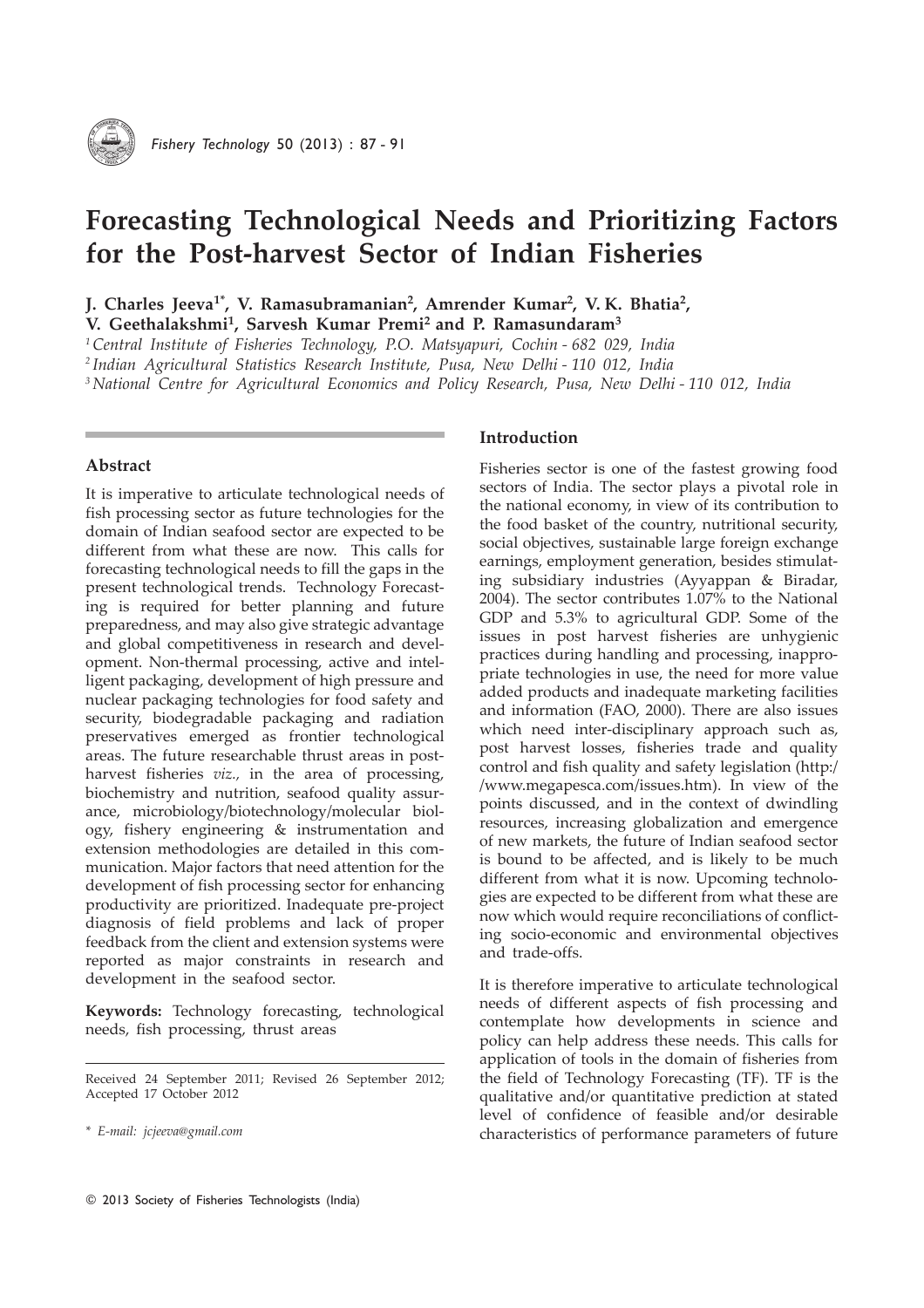technologies, such as machines, procedures or techniques necessary for sustainable development with a specific time frame and specified level of support. TF is required for better planning and future preparedness, enlarging the choice of opportunities and setting priorities, assessing impact and chances, focusing selectively on economic, technological and social areas for further research and it may also give strategic advantage and global competitiveness in research and development.

Against this background, a workshop cum brainstorming on 'Forecasting Technological Needs for Fishing and Fish Processing Sectors in India' was organized to identify the future technological needs in the post-harvest sector of Indian fisheries. This paper presents the outcome of the technology forecasting exercise in terms of the frontier technological areas, future researchable thrust areas and the major factors that need attention for the development of fish processing sector.

## Materials and Methods

In this study, questionnaire approach was used for forecasting technological needs in fish processing sector. Information from subject matter experts, who participated in the workshop (sample size of 51), was obtained for identification of specific technologies with greater utility in the years to come and for prioritizing factors affecting various aspects. As far as possible, the questions were made self explanatory, avoiding ambiguity, answers easy to select with sufficient space left for remarks. It was made simple but not compromising on the essentials for prioritizing factors / technological forecast of the events chosen. Each question focussed on one event only. Some questions were open-ended leaving space for the experts to pen down their ideas without influencing their thought process while some were having a list of possible options which they need to prioritize on a three point linguistic scale ranging from 'more important' (MI) to 'least important' (LI), the intermediate scale being 'important' (I), with few additional rows left blank for the experts to fill in factors left out, if any, in the list provided.

Data from 51 completely filled-in questionnaires obtained from subject matter experts were also analyzed for prioritizing factors that needed attention for the development of fish processing sector using linear combination scoring method. Each factor was scored by experts individually on a comparable three point linguistic scale, 'more important' through 'less important', and frequency counts were determined. Thereafter, weighted linear combination scores (weights being 1, 0.66 and 0.33 respectively for MI, I and LI) have been calculated using these individual counts separately for each factor.

#### Results and Discussion

On synthesizing the information provided by the respondents with regard to the emerging technologies in various areas of post-harvest sector, the frontier technological areas that emerged in fish processing sector domain were non-thermal processing technology, active and intelligent packaging, internationally-demanded value added products, development of high pressure and nuclear packaging technologies for food safety and security, high shelf life foods, convenient foods, biodegradable packaging materials, radiation preservation and non-thermal processing.

The future researchable thrust areas in post harvest sector that emerged were cold chain management strategies, development of greener technologies, development of ready reckoner for the detection of pathogenic organisms in fish and its products, development of spatial databases on fish processing technologies using GIS mapping, eco labelling/ fisheries certification, fingerprinting/pathogenomics of Salmonella and Vibrio cholerae, studies on socioeconomics, post harvest loss assessment, innovative communication tools for technology transfer, non-thermal processing, Public-Private Partnership (PPP) in technology development and transfer, development of simple and rapid methods for quality evaluation of fish and fish products, studies on technological adoption and impact, molecular methods for detection of seafood borne pathogens, nutrition labelling for fish and fishery products, pharma/ nutraceutical products from processing wastes, reverse transcriptase- PCR (RT-PCR) assay for the quantification of fish pathogens, development of cost-effective processing technologies, development of appropriate decision support systems for fisheries, smart/modern/green packaging, high value products and by-products, predictive modelling of seafood borne pathogens, seafood export related studies, development of fish processing equipments, novel genes and enzymes from marine bacteria, thermal processing, optimum resource use and zero waste generation fish processing units.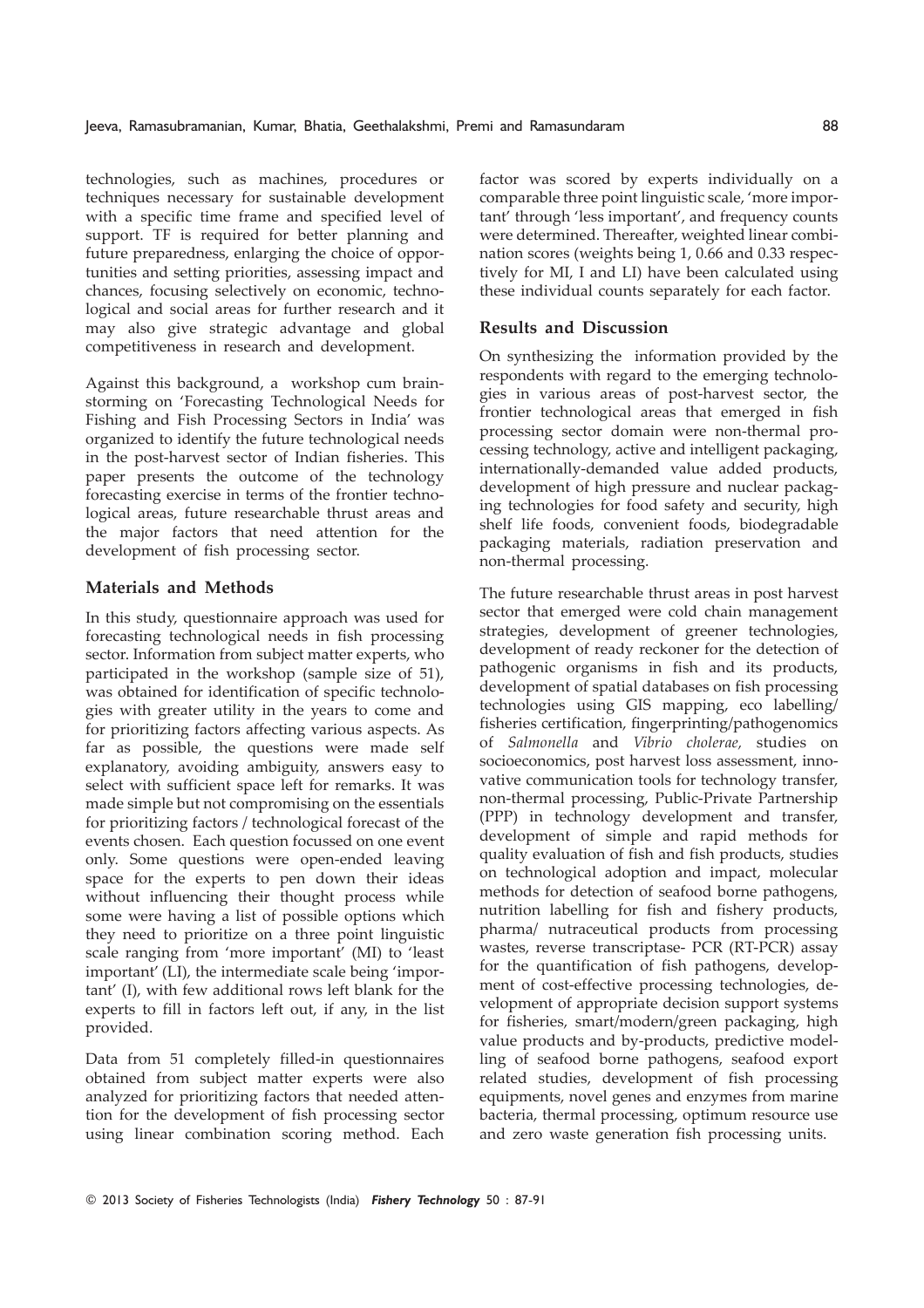### Forecasting Technological Needs for the Fisheries Post-harvest Sector 89

| Prioritizing Factors                                                                  | Frequency counts  |           |                   |                 |
|---------------------------------------------------------------------------------------|-------------------|-----------|-------------------|-----------------|
|                                                                                       | Less<br>Important | Important | More<br>Important | Weighted<br>Sum |
| Institutional and Policy                                                              |                   |           |                   |                 |
| Strengthening infrastructural facilities<br>in fish landing centres/ fishing harbours | $\theta$          | 7         | 42                | 46.62           |
| Organized marketing support                                                           | $\theta$          | 18        | 30                | 41.88           |
| Timely availability of inputs/ resources/ raw materials                               | 1                 | 19        | 29                | 41.54           |
| Pollution control                                                                     | 0                 | 22        | 27                | 41.52           |
| Effective institutional support                                                       | 1                 | 25        | 23                | 39.50           |
| Integrated coastal zone management                                                    | 4                 | 18        | 26                | 37.88           |
| Trade promotion                                                                       | 2                 | 27        | 20                | 37.82           |
| Safeguards from trade shocks                                                          | 8                 | 22        | 18                | 32.52           |
| Favourable credit policy                                                              | 4                 | 32        | 10                | 31.12           |
| Minimum support price                                                                 | 9                 | 32        | 9                 | 30.12           |
| Stock certification and eco-labelling                                                 | 9                 | 23        | 15                | 30.18           |
| Enhanced public investment                                                            | 7                 | 27        | 11                | 28.82           |
| <b>Subsidies</b>                                                                      | 21                | 24        | 4                 | 19.84           |
| Technological                                                                         |                   |           |                   |                 |
| Value addition                                                                        | 0                 | 12        | 36                | 43.92           |
| Eco-friendly technologies                                                             | 1                 | 16        | 33                | 43.56           |
| Effective post harvest management                                                     | 1                 | 16        | 33                | 43.56           |
| Diversification in fish processing                                                    | 1                 | 17        | 30                | 41.22           |
| Development of location specific technologies                                         | 2                 | 16        | 30                | 40.56           |
| Better utilization of by-catches and low value fishes                                 | 2                 | 20        | 27                | 40.20           |
| Traceability                                                                          | 5                 | 23        | 20                | 35.18           |
| Promotion of Indigenous Technical Knowledge (ITK)                                     | 7                 | 33        | 11                | 32.78           |
| Extension                                                                             |                   |           |                   |                 |
| Effective extension services by<br>State fisheries/ ICAR institutes                   | 0                 | 23        | 28                | 43.18           |
| Use of Information and Communication Technology (ICT)                                 | 1                 | 20        | 29                | 42.20           |
| Organizing regular awareness programmes<br>to the stakeholders                        | 3                 | 21        | 26                | 39.86           |
| Organizing regular/ adhoc training programmes<br>to the stakeholders for HRD          | 4                 | 28        | 18                | 36.48           |
| Strengthening extension efforts and budget allocation                                 | 7                 | 18        | 24                | 35.88           |
| Socio-Economic                                                                        |                   |           |                   |                 |
| Socio-economic issues affecting the coastal communities                               | 1                 | 20        | 27                | 40.20           |
| Impact studies on consumer behaviour<br>and marketing channels                        | 2                 | 20        | 26                | 39.20           |

Table 1. Prioritization of major factors that need attention for the development of fish processing sector for enhancing productivity: scoring method

© 2013 Society of Fisheries Technologists (India) Fishery Technology 50 : 87-91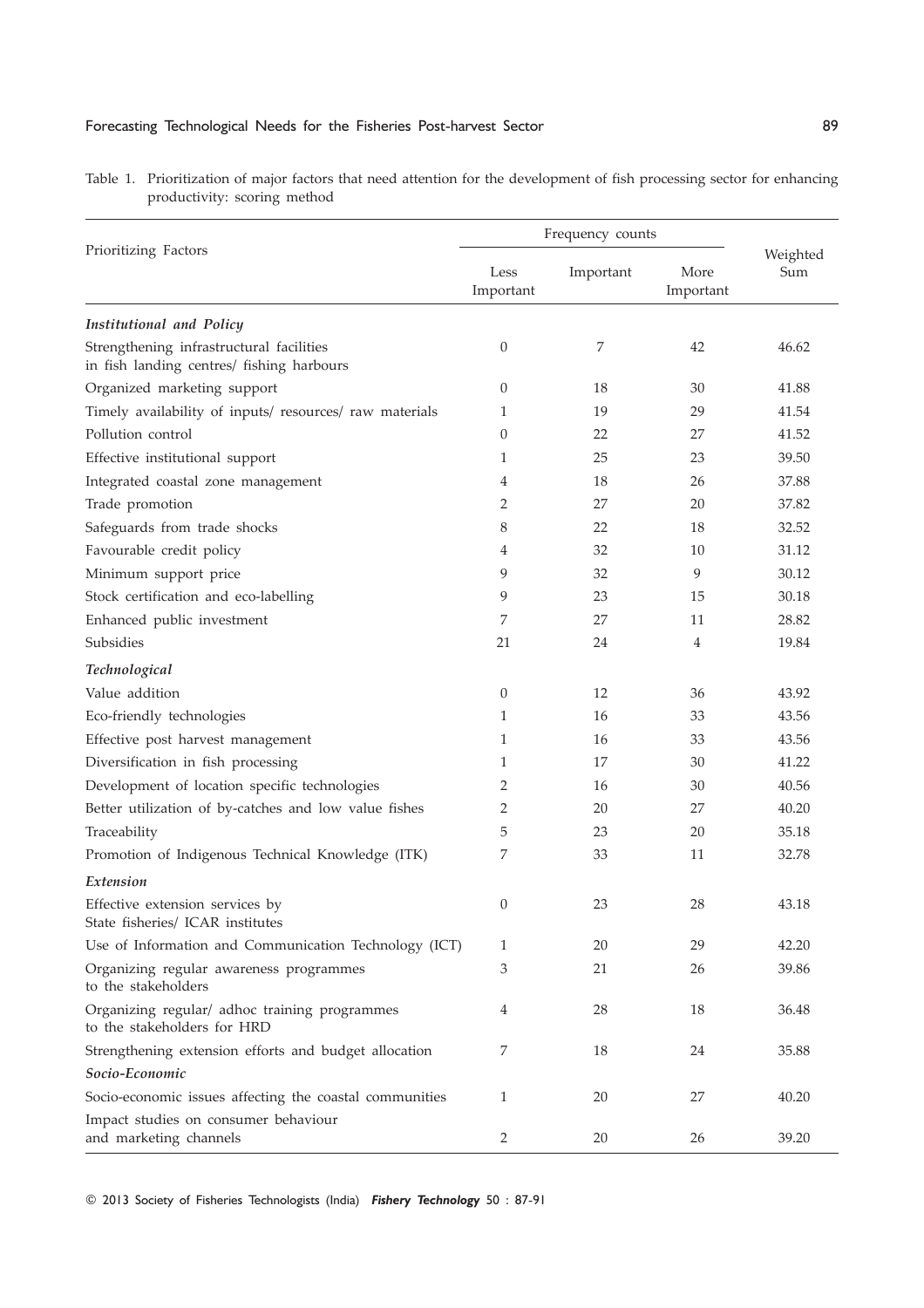Johnston et al. (2008) reported that the drivers for emerging technologies in food processing sector are environmental sustainability, improved understanding of dietary requirements and raw material availability. Akinneye et al., (2007) reported that the development of appropriate post harvest technologies that employed effective production, handling, harvesting, processing and storage, cannot be overemphasized especially in the age when aquacultural development is gathering momentum.

The major factors considered by the processors for adopting new technologies were cost and benefits. The acceptability of new innovations in small-scale fish processing operations were hinged on literacy level, cost of machineries, level of awareness on innovations, infrastructural facilities available such as electricity, source of water and accessible roads. Information on the availability of technologies to the fish processors were mainly obtained from neighbouring fish processors. In many cases, it has been left to the extension service to articulate the needs of fish processors. Priority should be given to the training on operational and maintenance skills necessary to sustain small scale fish processing, increase capacity and make available to processors regular supplies of the fish products, as required by larger buyers (Davies & Davies, 2009).

Major factors requiring immediate attention for the development of fish processing sector for enhancing productivity were prioritized by the scoring method (Table 1). It includes the institutional and policy

issues such as strengthening infrastructural facilities in fish landing centres/ fishing harbours, organized marketing support, timely availability of inputs/ resources/ raw materials, and the technological issues such as value addition, effective post harvest management and diversification in fish processing. Since there is heavy demand for fish, there is an imperative need for improving the techniques for production, processing, product formulation, packaging, storage and transportation (Devadasan, 2004). Appropriate processing of fish enables maximum use of raw material and production of value added products which is obviously the basis of processing profitability (Al-Jufaili & Opara, 2006).

The major constraints in research and development for fisheries perceived by experts are given in Table 2. Poor targeting of research problems/less need based research, inadequate pre-project diagnosis of field problems and lack of proper feedback from the client and extension systems were reported as major constraints in research and development in the seafood sector.

With increasing importance and contribution of fisheries sector, there is a constant need for assessment and forecasting of future technological needs in order to have innovative policies, technologies and opportunities for holistic and sustainable development. There is a need to review current status of fisheries and fisheries science, and to look into the future challenges that may emerge in fisheries sector. For this, deliberations of short,

Table 2. Major constraints in research and development for fisheries

| Issues                                                            | Less<br>Important | Important | More<br>Important | Weighted<br>Sum |
|-------------------------------------------------------------------|-------------------|-----------|-------------------|-----------------|
| Poor targeting of research problems/<br>less need based research  | 2                 | 20        | 27                | 40.20           |
| Inadequate pre-project diagnosis of<br>field problems             | 2                 | 14        | 31                | 40.24           |
| Lack of proper feedback from the client<br>and extension systems  | 2                 | 20        | 24                | 37.20           |
| Administrative bottlenecks                                        | 8                 | 20        | 21                | 34.20           |
| Inadequate coordination between technocrats<br>and administrators | 7                 | 22        | 20                | 34.52           |
| Depleting scientific, technical and<br>administrative manpower    | 12                | 19        | 18                | 30.54           |
| Inadequate research infrastructure                                | 10                | 19        | 18                | 30.54           |
| IPR related issues                                                | 17                | 23        | 7                 | 22.18           |

© 2013 Society of Fisheries Technologists (India) Fishery Technology 50 : 87-91